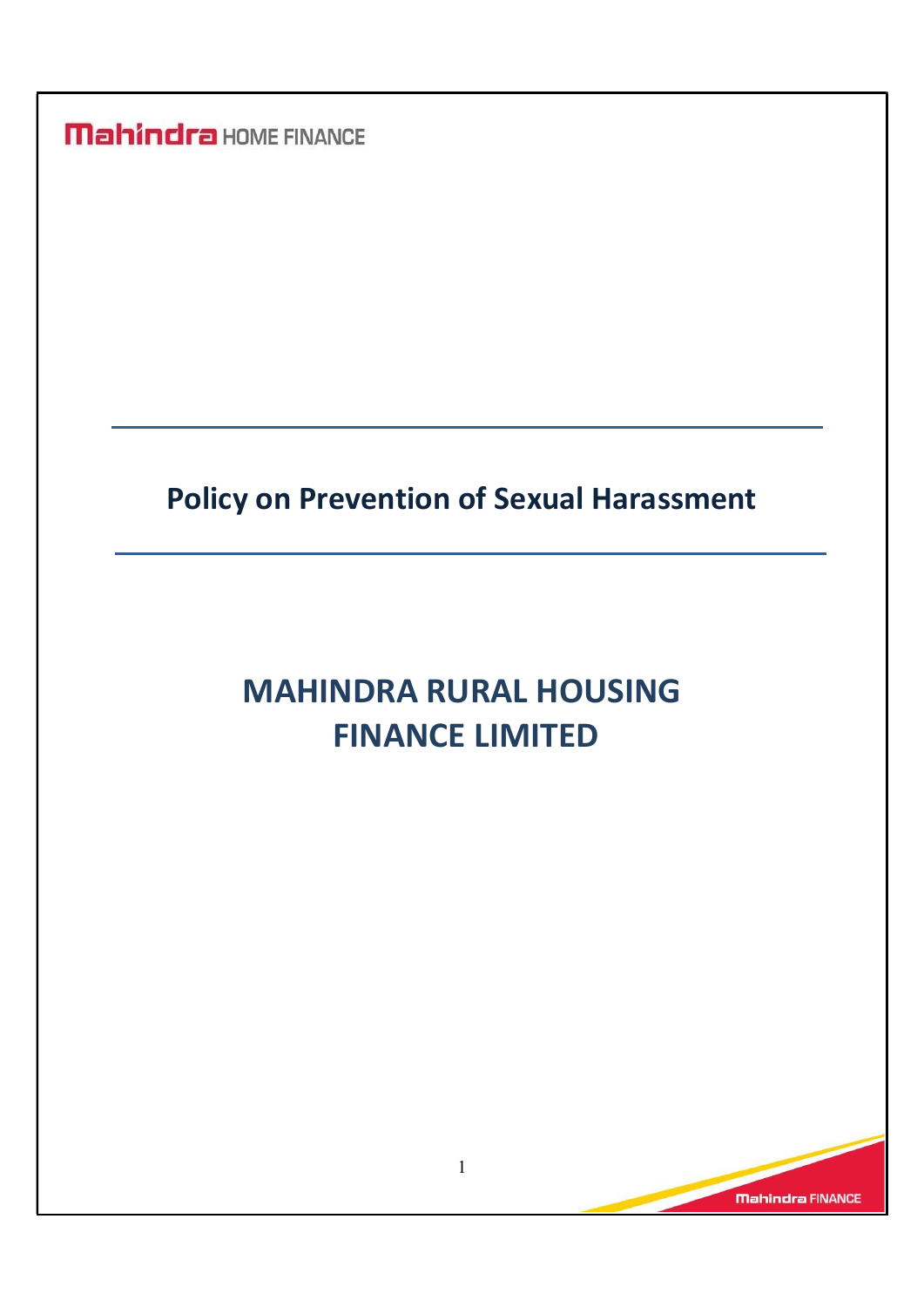### **Mahindra** HOME FINANCE

| <b>Name of Document</b>      | <b>Policy on Prevention of Sexual Harassment</b> |
|------------------------------|--------------------------------------------------|
| <b>Version</b>               | 02                                               |
| Policy/Code/Manual/Guideline | <b>Policy</b>                                    |
|                              |                                                  |
| <b>Issuing Authority</b>     | <b>Moonmoon Roy</b>                              |
|                              | Head -HR                                         |
|                              |                                                  |
| <b>Document Owner</b>        | <b>Moonmoon Roy</b>                              |
|                              | Head -HR                                         |
| Date of Last Review          | 15 <sup>th</sup> March 2022                      |
| <b>Date of Next Review</b>   | 15 <sup>th</sup> March 2024                      |

### Policy on Prevention of Sexual Harassment

Mahindra Rural Housing Finance Ltd. believes in providing a safe, non-hostile and harassment-free work environment at all its workplaces. We follow a zero-tolerance approach towards sexual harassment at the workplace. Sexual harassment includes any direct or implied unwelcomed physical, verbal, or non-verbal conduct of sexual nature.

### Applicability:

This Policy applies to the Company and its subsidiaries and covers all persons associated with or visiting the company at any of its locations (Workplaces). This is a gender-neutral policy and applies to all employees irrespective of their sexual orientation or preferences.

#### Complaints:

Any complaint of sexual harassment will be investigated and if proved, will be treated as serious misconduct and breach of the Company's Code of Conduct and Service Rules and appropriate action will be initiated against the concerned persons.

Any aggrieved person who experiences sexual harassment at the Workplace must contact a member of the respective Internal Complaints Committee (ICC) as soon as possible, who will provide guidance regarding filing of a complaint and all reasonable assistance until its disposal. The complaint must be filed in writing with the respective ICC within 3 months from the date of the incident. Each inquiry of the complaint will be completed within 90 days.

**Mahindra FINANCE**